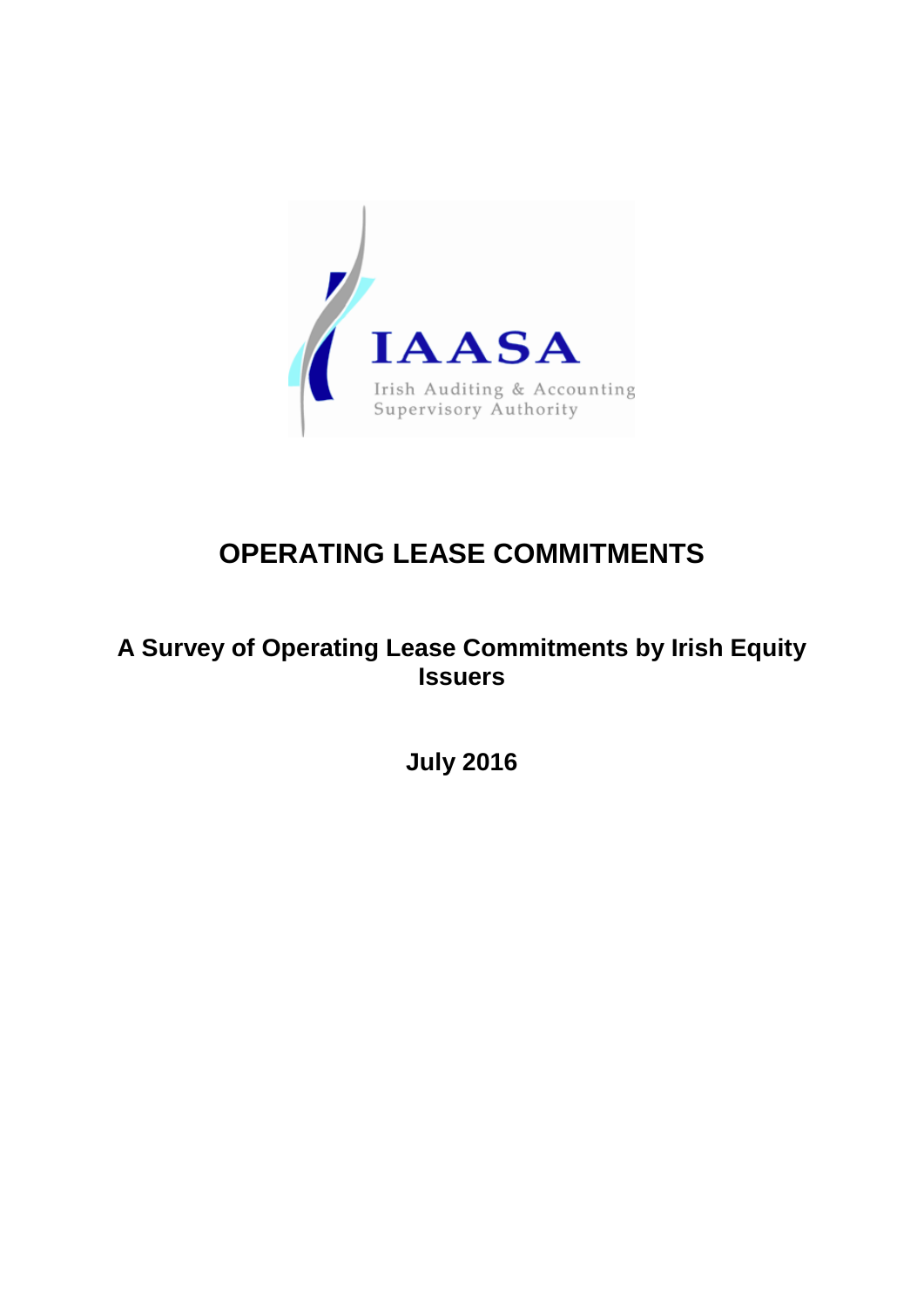## **MISSION**

#### **To contribute to Ireland having a strong regulatory environment in which to do business by supervising and promoting high quality financial reporting, auditing and effective regulation of the accounting profession in the public interest**

#### **DISCLAIMER**

Whilst every effort has been made to ensure the accuracy of the information contained in this document, IAASA accepts no responsibility or liability howsoever arising from any errors, inaccuracies, or omissions occurring. IAASA reserves the right to take action, or refrain from taking action, which may or may not be in accordance with this document.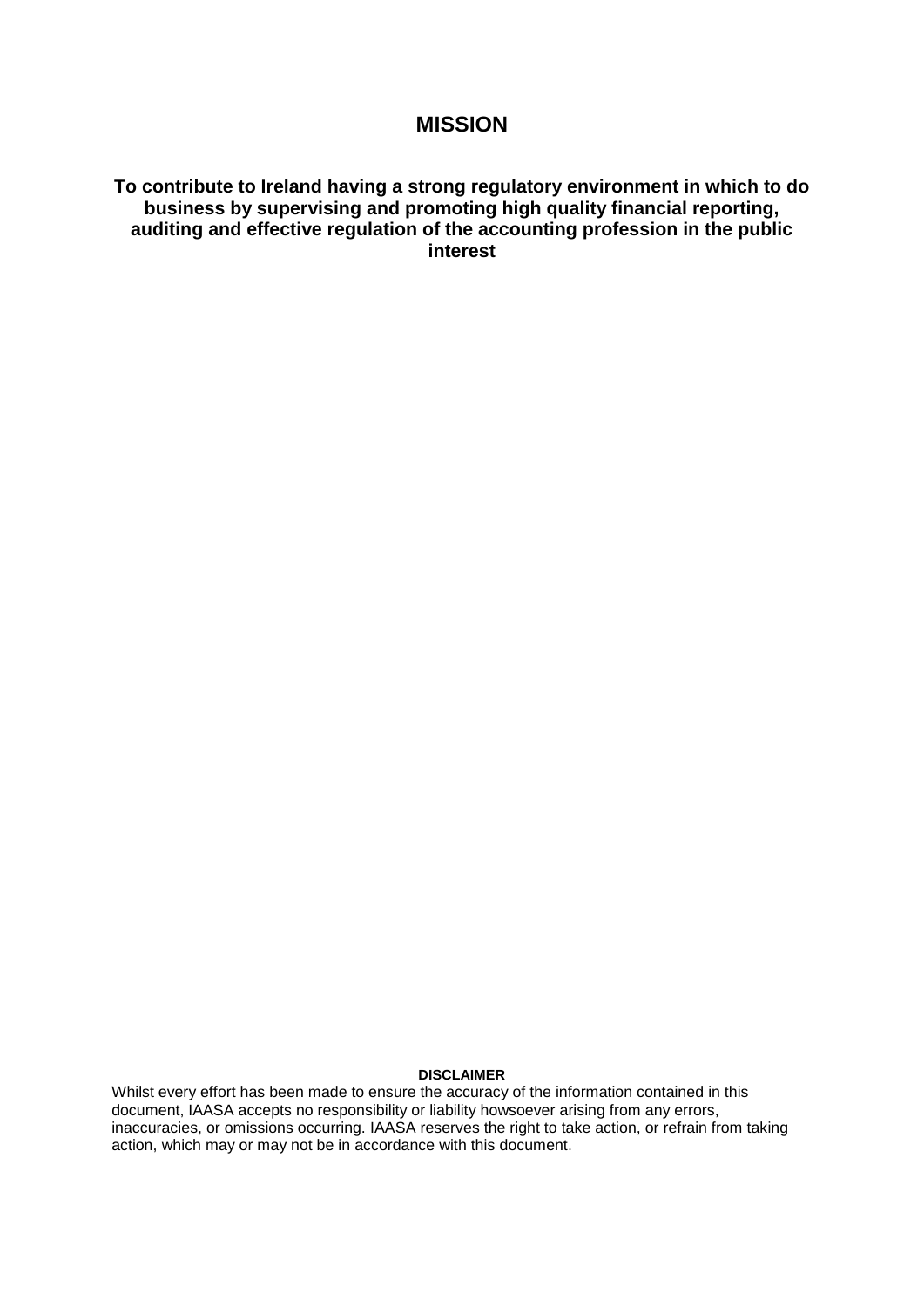## **CONTENTS**

#### Page

#### **APPENDIX**

| Issuers included in this survey |  |
|---------------------------------|--|
|                                 |  |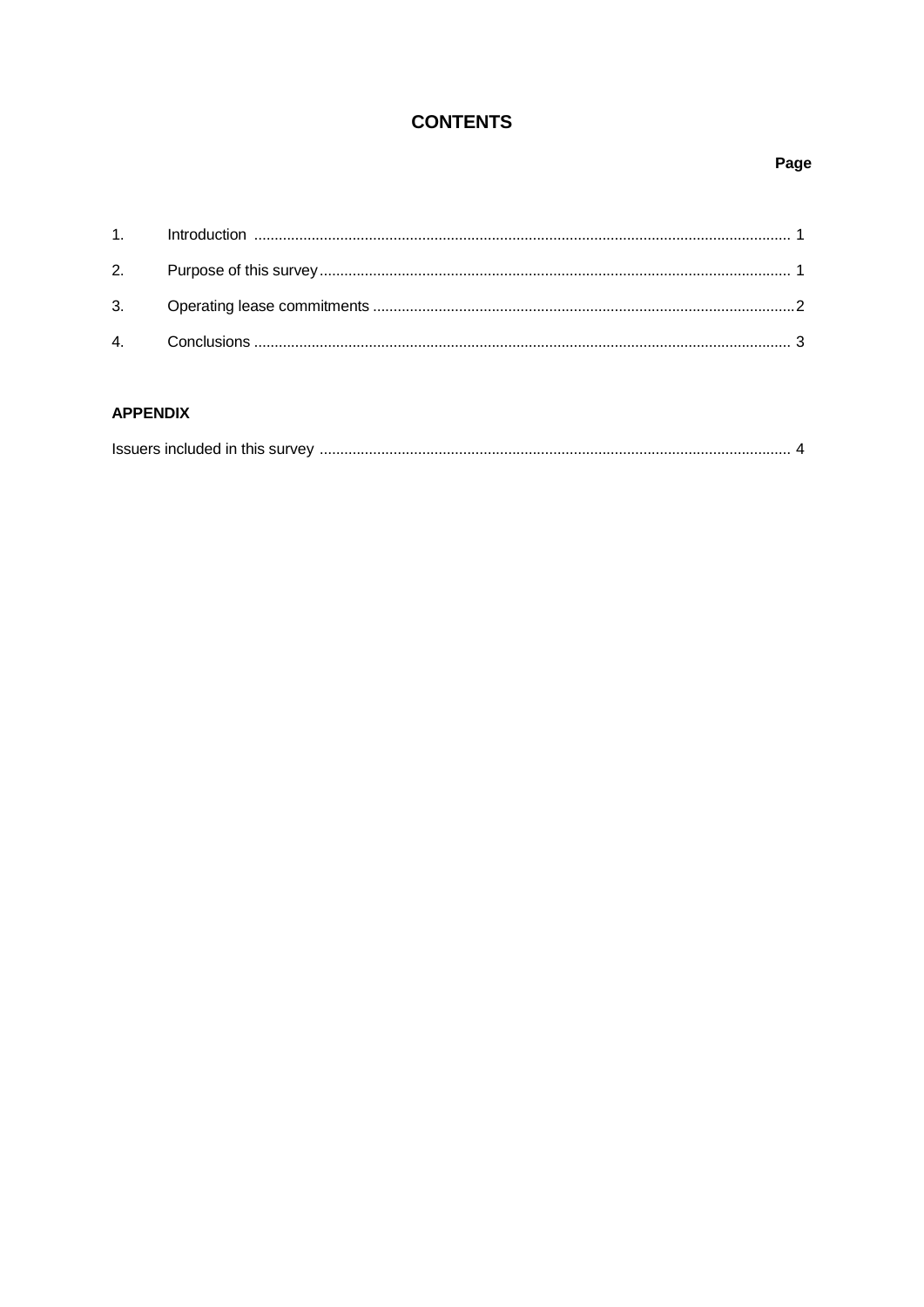#### **1. Introduction**

IAASA (Ireland's accounting enforcer) carried out a desk top survey on the commitments under operating leases as disclosed in equity issuers' 2015 annual financial statements.

The current international accounting standard IAS 17 *Leases* requires issuers to disclose their operating lease commitments over the following periods<sup>1</sup>:

- (a) not later than one year;
- (b) later than one year and not later than five years; and
- (c) later than five years.

Under the existing rules, lessees account for lease transactions as either "operating" leases or as "finance" leases. Under IAS 17 "operating" lease commitments do not appear as liabilities on issuers' statements of financial position. However, for "finance" leases, the related assets and lease obligations are required to be recognised on the statement of financial position.

The [International Accounting Standards Board](http://www.ifrs.org/Pages/default.aspx) (IASB) published IFRS 16 *Leases* in January 2016 with an IASB effective date of 1 January 2019. IFRS 16 replaces IAS 17 and related interpretations. IFRS 16 eliminates the distinction between "operating" leases and "finance" leases" in IAS 17. In summary, under IFRS 16 all leases, subject to certain *de minimus* exceptions, will be treated in a manner similar to the existing requirements under IAS 17 for "finance" leases. IFRS 16 introduces a single lessee accounting model where the lessee is required to recognise in its statement of financial position:

- (a) assets and liabilities for all leases with a term of more than twelve months, unless the underlying asset is of low value; and
- (b) the right of use asset representing its right to use the underlying leased asset and a lease liability representing its obligation to make lease payments.

IAASA's survey is based on the 2015 annual financial reports published by all 27 equity issuers falling within IAASA's financial reporting review remit together with Allied Irish Banks plc, a debt issuer, as listed in the Appendix to this document.

This document summarises the total amount of operating lease commitments of each issuer. This amount may be indicative of the scale of how much of the current "operating" lease commitments will require to be capitalised once issuers adopt the requirements of IFRS 16.

In undertaking this desk top survey, additional information was not sought from the issuers concerned.

#### **2. Purpose of this survey**

The primary purpose of the survey was to:

- (a) determine the quantum of "operating" lease commitments of issuers which are not yet required to be recognised as assets and liabilities on issuers' statements of financial position; and
- (b) provide preparers, auditors and users of financial statements with factual information which may encourage discussion and debate on the "operating" lease commitment disclosures of issuers and the impact of the implementation of IFRS 16.

**<sup>.</sup>**  $<sup>1</sup>$  IAS 17.35(a) refers</sup>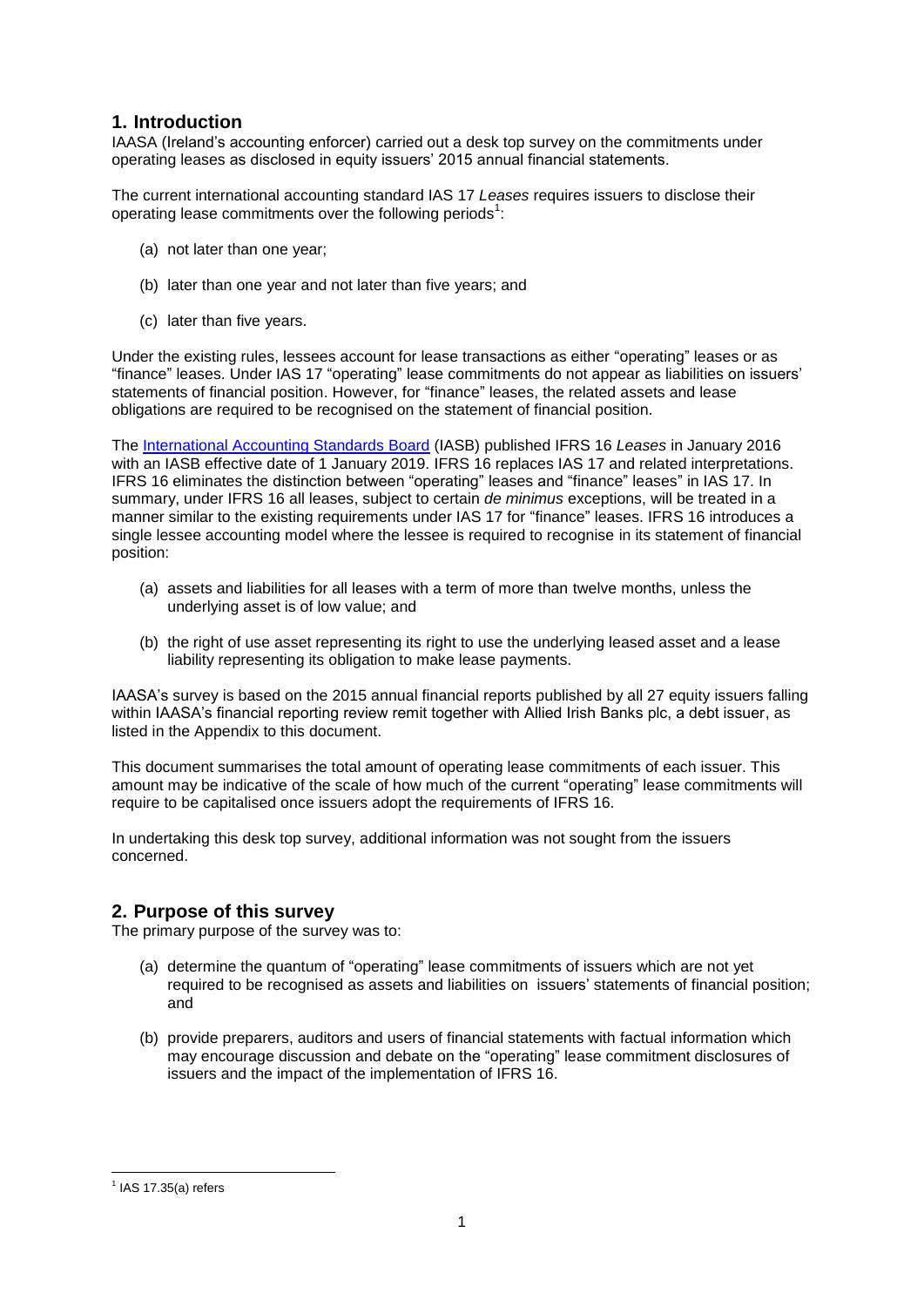#### **3. "Operating" lease commitments**

IAASA's desk top survey identified that the selected issuers have a total of €6.6bn (2014: €5.8bn) of "operating" lease commitments.

The Table below summarises the "operating" lease commitments which were disclosed by each issuer in their most recent annual financial statements.

| No.                     | <b>Issuer</b>                         | <b>Within</b><br>one<br>year | <b>After more</b><br>than one<br>year and<br>within five<br><b>vears</b> | <b>After more</b><br>than five<br>years | Total    |
|-------------------------|---------------------------------------|------------------------------|--------------------------------------------------------------------------|-----------------------------------------|----------|
|                         |                                       | $\epsilon \overline{m}^2$    | €m                                                                       | €m                                      | €m       |
|                         |                                       |                              |                                                                          |                                         |          |
| 1                       | CRH plc                               | 370                          | 915                                                                      | 831                                     | 2,116    |
| $\overline{2}$          | Grafton Group plc                     | 77                           | 282                                                                      | 712                                     | 1,071    |
| 3                       | Bank of Ireland                       | 62                           | 211                                                                      | 421                                     | 694      |
| $\overline{\mathbf{4}}$ | Allied Irish Bank plc                 | 59                           | 202                                                                      | 342                                     | 603      |
| 5                       | Ryanair Holdings plc                  | 140                          | 273                                                                      | 20                                      | 433      |
| 6                       | Aryzta AG                             | 54                           | 155                                                                      | 121                                     | 330      |
| $\overline{7}$          | Smurfit Kappa Group plc               | 81                           | 161                                                                      | 68                                      | 310      |
| 8                       | DCC plc                               | 43                           | 100                                                                      | 92                                      | 235      |
| 9                       | Paddy Power Betfair plc               | 34                           | 106                                                                      | 70                                      | 210      |
| 10                      | Glanbia plc                           | 19                           | 60                                                                       | 64                                      | 143      |
| 11                      | Greencore Group plc                   | 17                           | 42                                                                       | 40                                      | 99       |
| 12                      | Irish Continental Group plc           | 8                            | 11                                                                       | 62                                      | 81       |
| 13                      | <b>UDG Healthcare plc</b>             | 19                           | 32                                                                       | 28                                      | 79       |
| 14                      | Kerry Group plc                       | 24                           | 36                                                                       | 16                                      | 76       |
| 15                      | Permanent TSB Holdings plc            | 7                            | 27                                                                       | 24                                      | 58       |
| 16                      | C&C Group plc                         | 12                           | 26                                                                       | 10                                      | 48       |
| 17                      | Kingspan Group plc                    | 10                           | 20                                                                       | 1                                       | 31       |
| 18                      | Independent News and Media plc        | 4                            | 8                                                                        | 16                                      | 28       |
| 19                      | IFG Group plc                         | $\overline{2}$               | $\overline{2}$                                                           | 1                                       | 5        |
| 20                      | Datalex plc                           | 1                            | $\overline{2}$                                                           | 1                                       | 4        |
| 21                      | Cairn Homes plc                       | 0.4                          | 1.6                                                                      | 0.7                                     | 2.7      |
| 22                      | Mainstay Medical International plc    | 0.1                          | 0.2                                                                      | 0                                       | 0.3      |
| 23                      | Aminex plc                            | 0.06                         | 0                                                                        | 0                                       | 0.06     |
| 24                      | FBD Holdings plc                      | 0                            | 0                                                                        | 0                                       | 0        |
| 25                      | Irish Residential Properties REIT plc | $\mathbf 0$                  | 0                                                                        | $\mathbf 0$                             | 0        |
| 26                      | Kenmare Resources plc                 | $\overline{0}$               | 0                                                                        | $\overline{0}$                          | 0        |
| 27                      | Green REIT plc                        | $\mathbf 0$                  | 0                                                                        | 0                                       | 0        |
| 28                      | Hibernia REIT plc                     | $\mathbf 0$                  | 0                                                                        | 0                                       | 0        |
|                         |                                       |                              |                                                                          |                                         |          |
|                         | <b>Total</b>                          | 1,043.56                     | 2,672.8                                                                  | 2,940.7                                 | 6,657.06 |

#### *Table – "Operating" lease commitments*

 2 For issuers presenting their financial statements in Sterling i.e. Grafton Group plc and IFG Group plc, amounts have been translated into euro at £0.73395:€1, DCC plc at £0.79155:€1 and Greencore Group plc at £0.73475:€1 and for issuers presenting their financial statements in US Dollars (i.e. Datalex plc, Mainstay Medical International plc and Aminex plc), amounts have been translated into euro at US\$1.0887:€1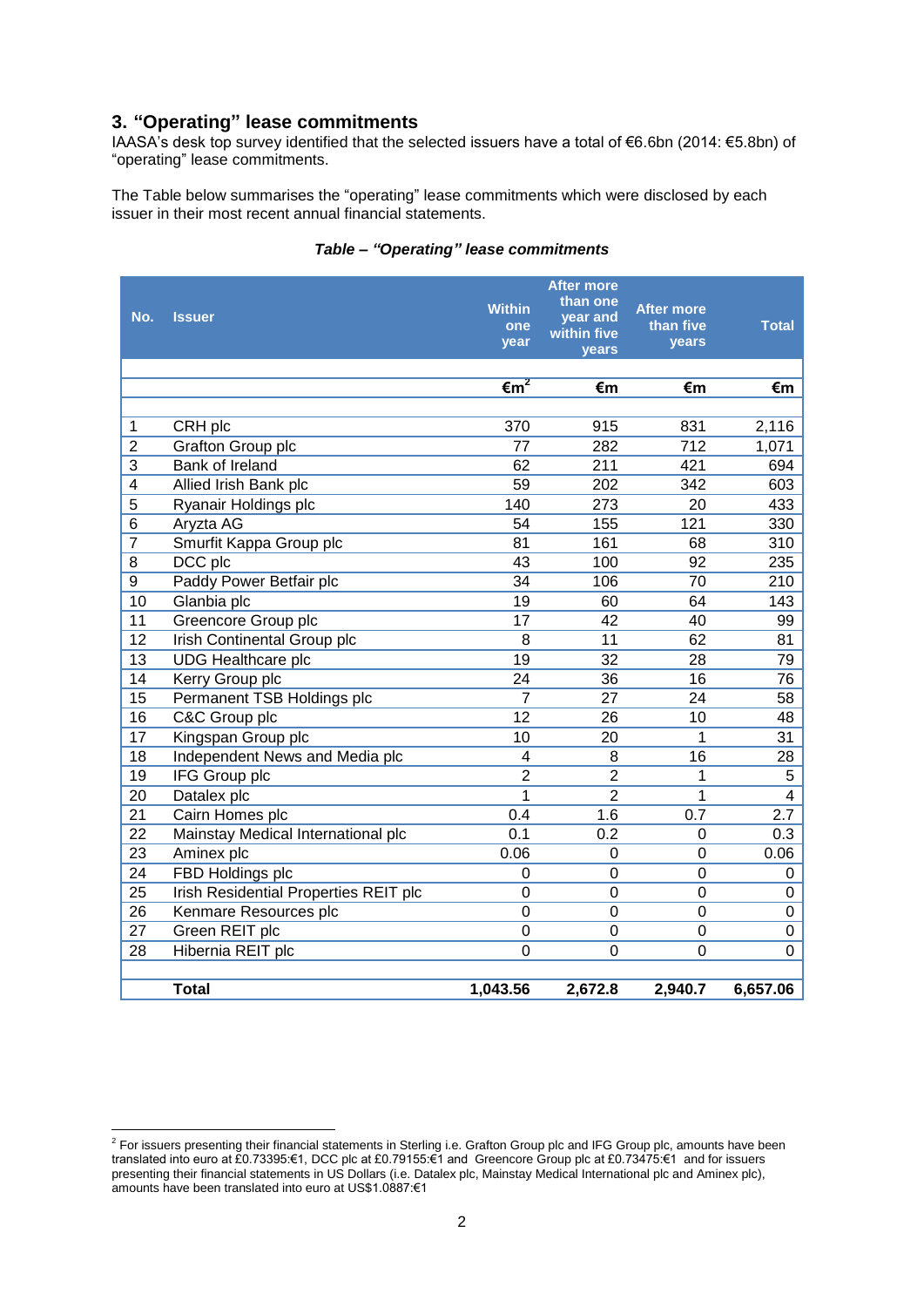#### **4. Conclusions**

It is evident that the "operating" lease commitment amounts, which are currently "off balance sheet", are substantial. Lessees will be affected by IFRS 16 as the new financial reporting standard will "gross up" the statement of financial position and will require presentational changes to the income statements e.g. the "operating" lease rental will be replaced with a deprecation charge and an interest expense in the income statement. Financial ratios (e.g. earnings per share, earnings before interest and tax, etc) may be impacted as a consequence. Such changes may impact loan covenants for some issuers. It is envisaged that a significant proportion of the extant "operating" lease commitments will require to be recognised in issuers' statements of financial positions, once the transition to IFRS 16 is underway. However, given the nature of this desk top survey, IAASA is not in a position to estimate the amount of "operating" lease commitments that will be "capitalised" by issuers.

Directors and Audit Committees are reminded that current financial reporting standards require an entity, when it has not adopted a new IFRS that has been issued but is not yet effective, to disclose both that fact and known or reasonably estimable information relevant to assessing the possible impact that initial application of the new IFRS will have on its financial statements<sup>3</sup>. This disclosure applies irrespective of whether that IFRS has or has not been endorsed by the  $EU^4$ .

4 IFRS 16 has not yet been endorsed by the European Union (EU). The most recent (6 July 2016) indications from EGRAG [\(www.efrag.org\)](http://www.efrag.org/) is that endorsement might be expected in 2017. See

**<sup>.</sup>** <sup>3</sup> Paragraph 30 of IAS 8 *Accounting Policies, Changes in Accounting Estimates and Errors refers* 

[http://www.efrag.org/Assets/Download?assetUrl=%2Fsites%2Fwebpublishing%2FSiteAssets%2FEFRAG%2520Endorsement](http://www.efrag.org/Assets/Download?assetUrl=%2Fsites%2Fwebpublishing%2FSiteAssets%2FEFRAG%2520Endorsement%2520Status%2520Report%252006%2520July%25202016.pdf) [%2520Status%2520Report%252006%2520July%25202016.pdf](http://www.efrag.org/Assets/Download?assetUrl=%2Fsites%2Fwebpublishing%2FSiteAssets%2FEFRAG%2520Endorsement%2520Status%2520Report%252006%2520July%25202016.pdf)